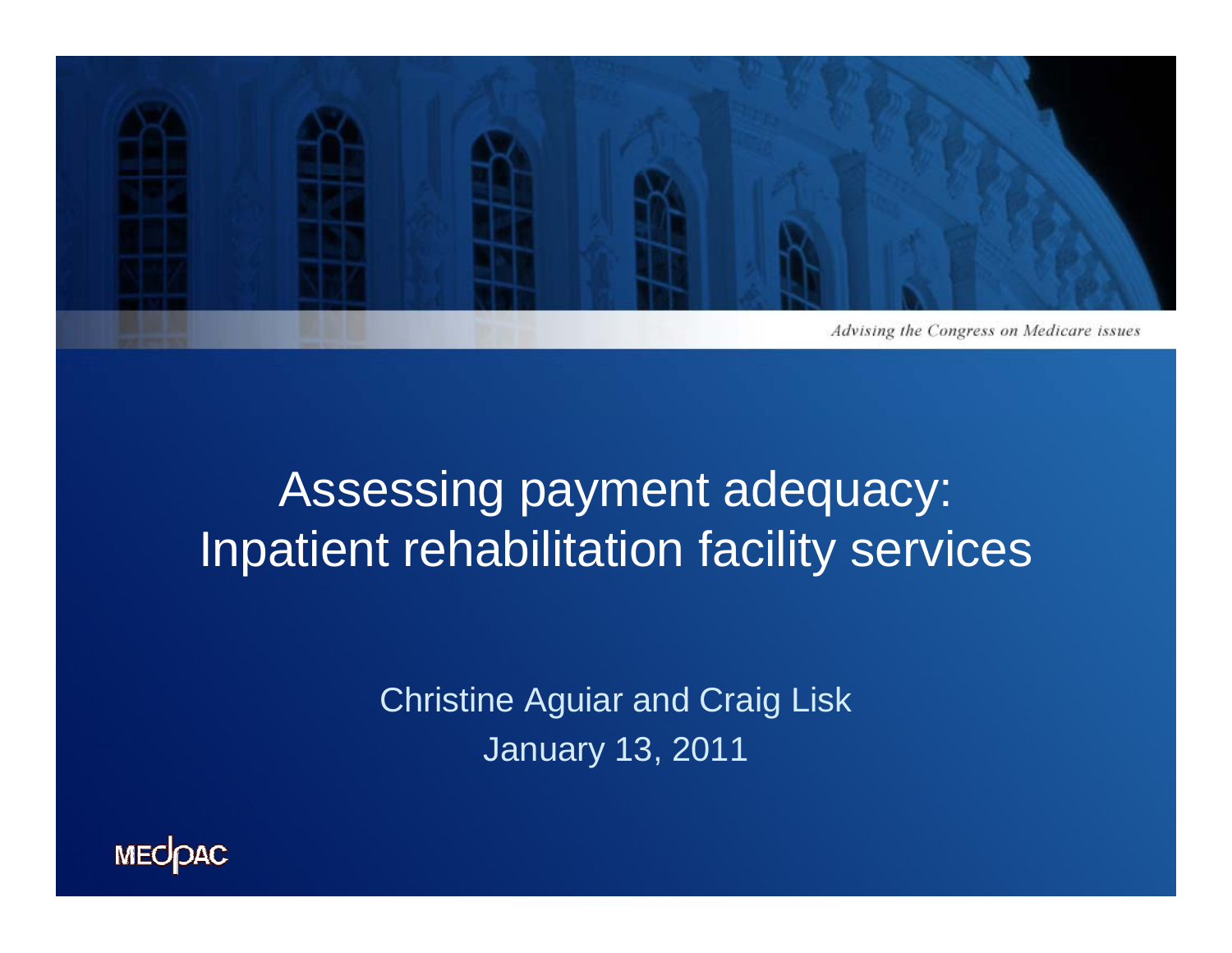### Overview of IRFs

- Provide intensive rehabilitation to qualifying cases
- **IRFs are hospital-based (80%) or freestanding** (20%)
- **Medicare FFS is largest payer** 
	- 60% of all IRF cases
	- 361,000 cases and \$6.07 billion in expenditures (2009)

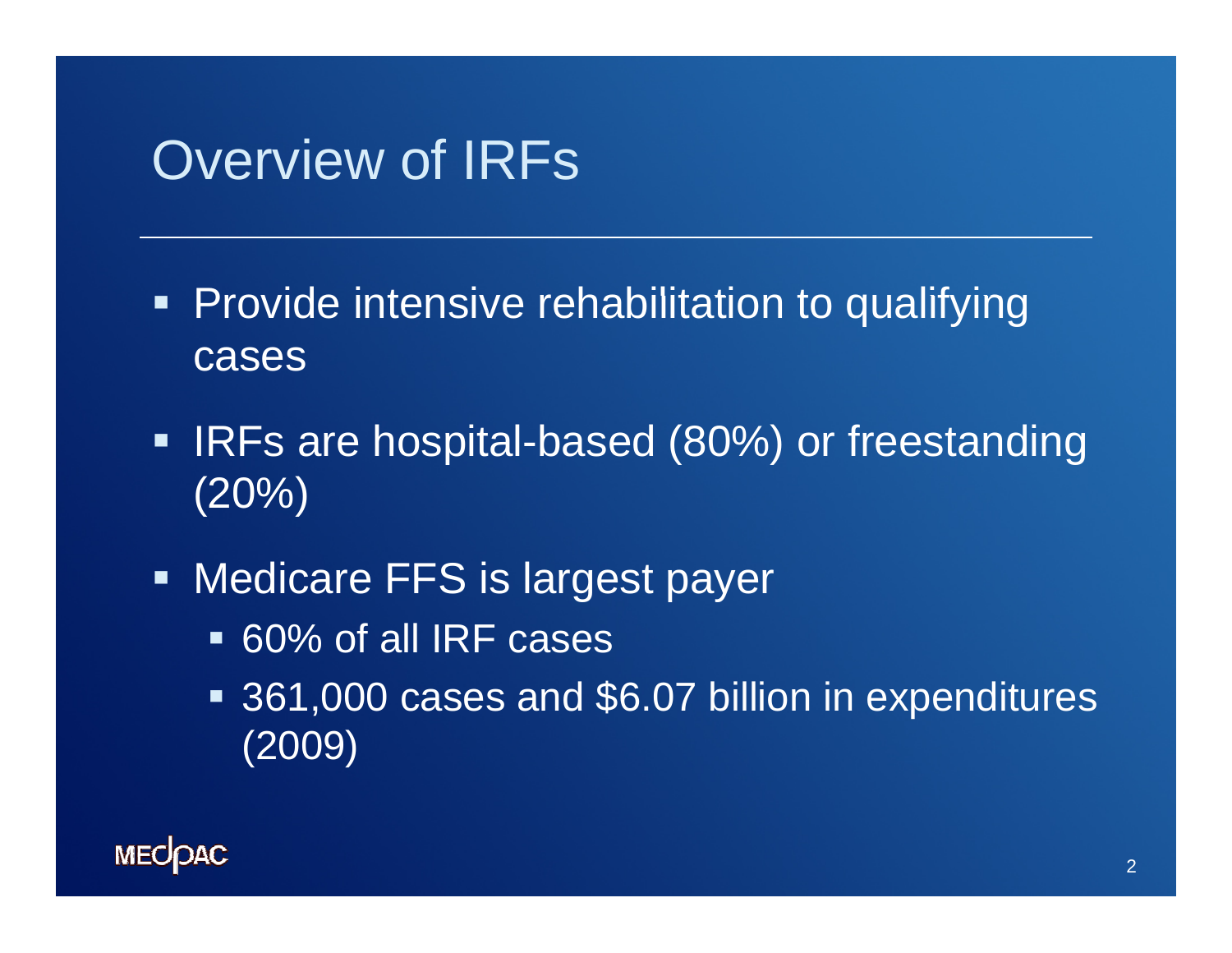# Questions from December meeting

- Number of IRF patients admitted from the community
- **How long after admission on weekends must** therapy begin
- **Growth in cost per case adjusted for case-mix**
- **How freestanding IRFs lower growth in cost** per case
- **All payer margin**

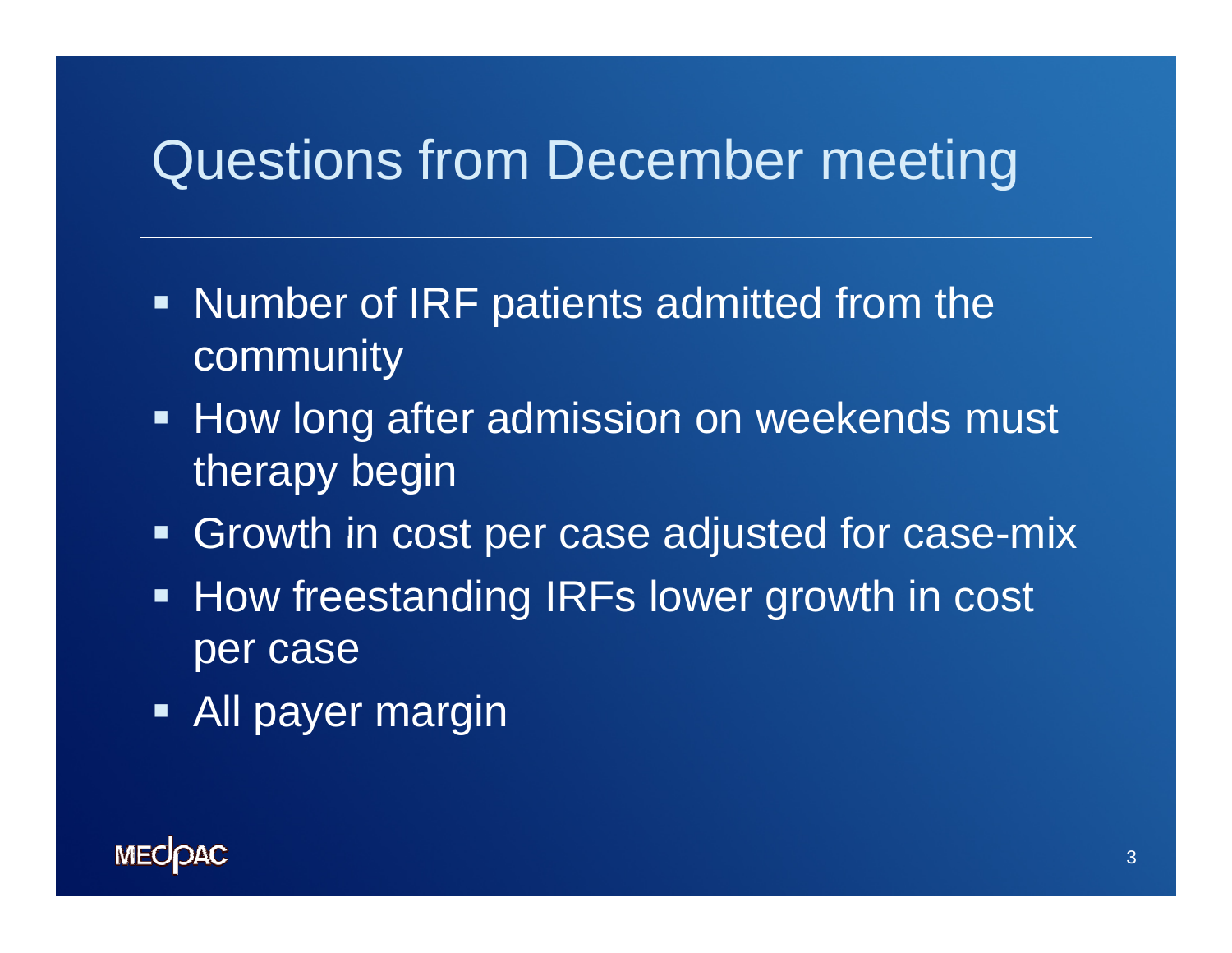# Assessing adequacy of IRF payments

#### ■ Access to care

- **Supply of facilities**
- **Occupancy rates**
- **Number of rehabilitation beds**
- **Volume of services**
- **Quality of care**
- Access to capital
- $\blacksquare$ **Payments and costs**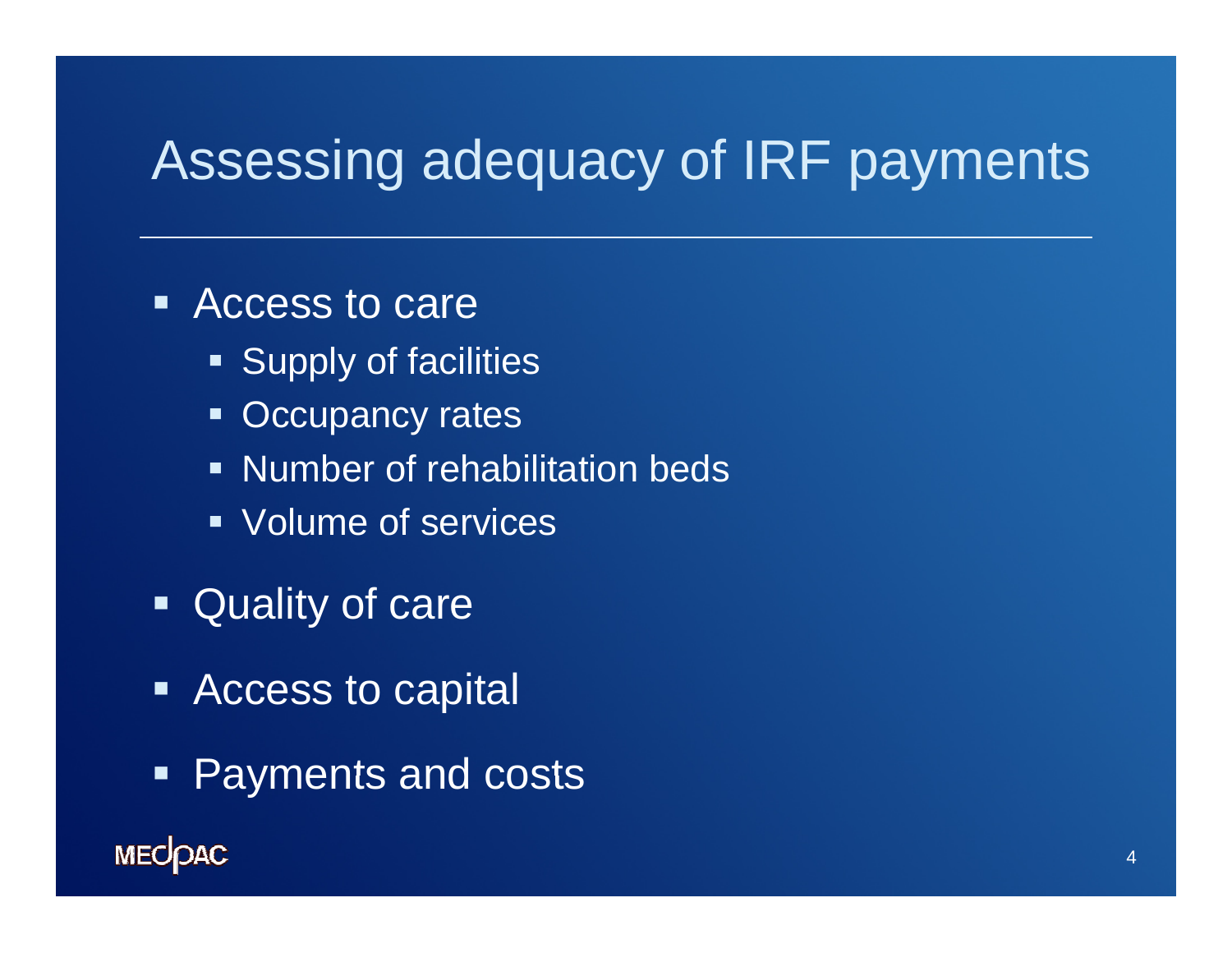# Access to IRF care appears adequate

- Supply stable in 2009: close to 1,200 IRFs
- $\blacksquare$ • Occupancy rates stable: 62.8 % in 2009
- **Number of IRF beds stabilized in 2009**
- Volume remains stable in 2009: Number of FFS cases increased by 1.5%

5

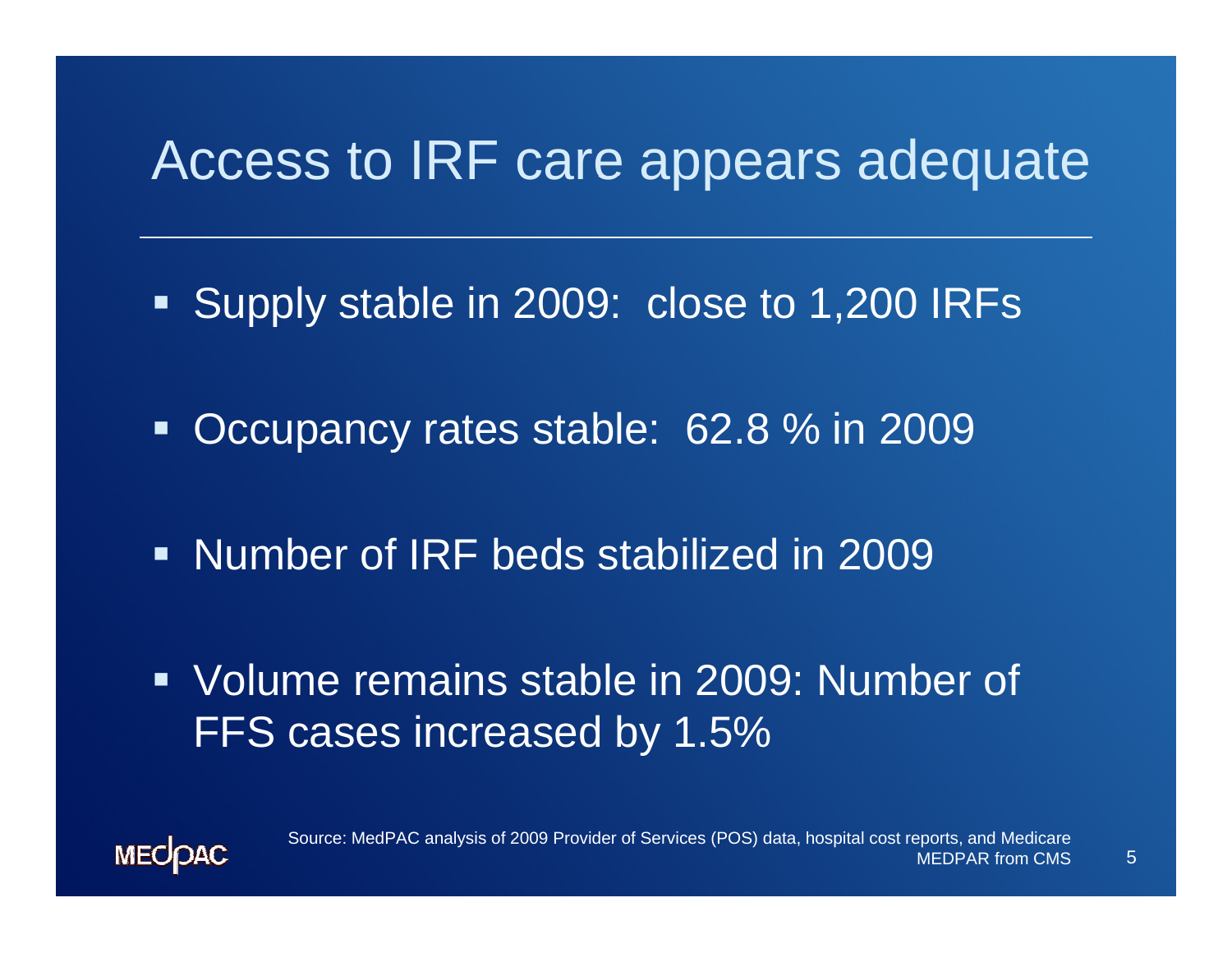#### Quality of care

#### $\blacksquare$  Between 2004 to 2010

- Gain in functional status between admission and discharge increased
- Functional status at admission lowered

 Gain in functional status could reflect improved quality or declining functional status at admission

Note: Data is preliminary and subject to change

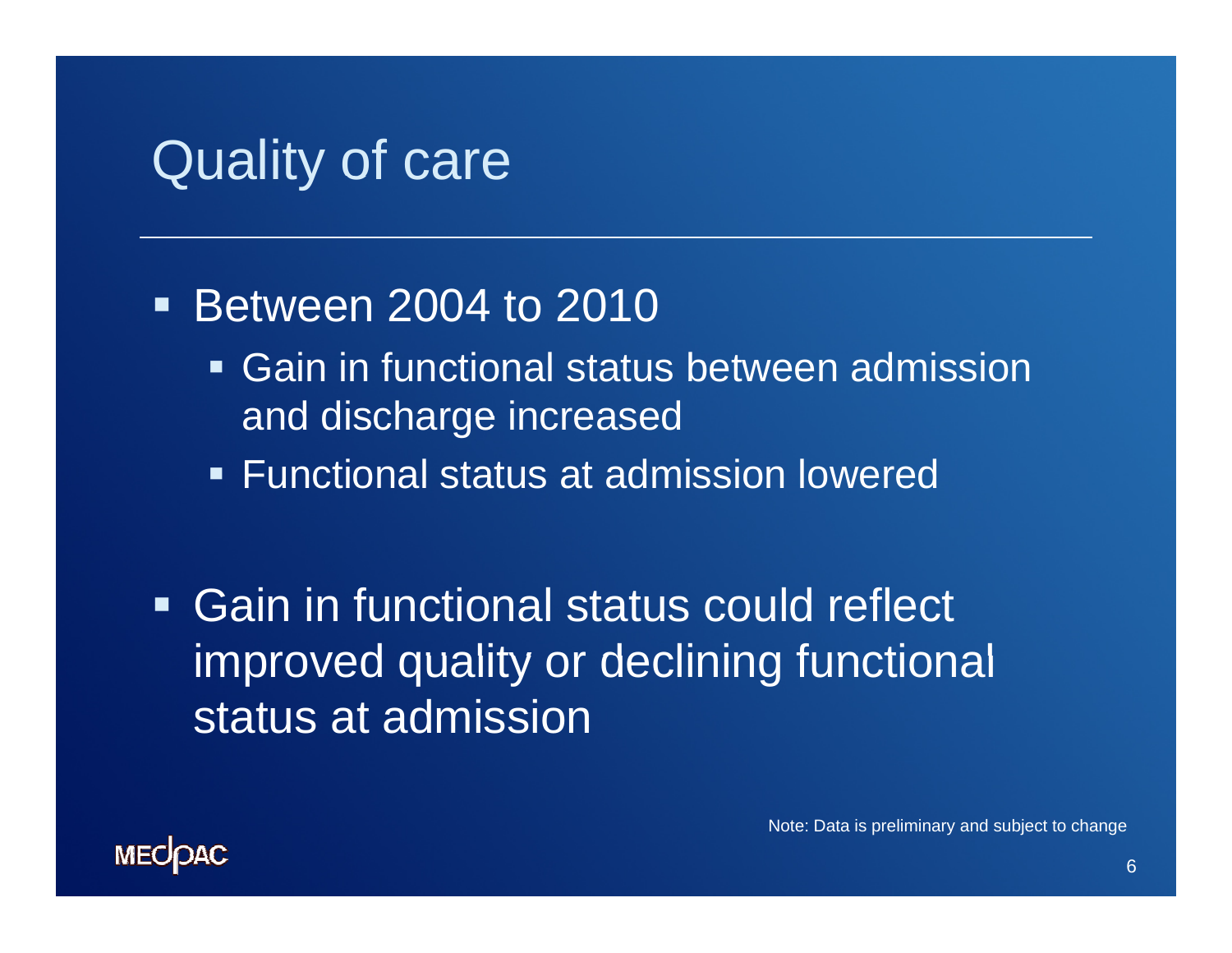# Panel on IRF quality measures

• Panelists emphasized importance of risk-adjustment; suggested IRF-PAI as data collection instrument

| <b>Process measures discussed</b> | Outcome measures discussed         |
|-----------------------------------|------------------------------------|
| <b>Medication management</b>      | <b>Change in functional status</b> |
| Pain management                   | Discharge to the community         |
| <b>Falls</b>                      | <b>Hospital readmissions</b>       |
| Cognitive function and depression | <b>Nursing facility admissions</b> |
| <b>Pressure ulcers</b>            | <b>Durability of IRF care</b>      |
| <b>Patient satisfaction</b>       |                                    |
| <b>Care transitions</b>           |                                    |



Note: Data is preliminary and subject to change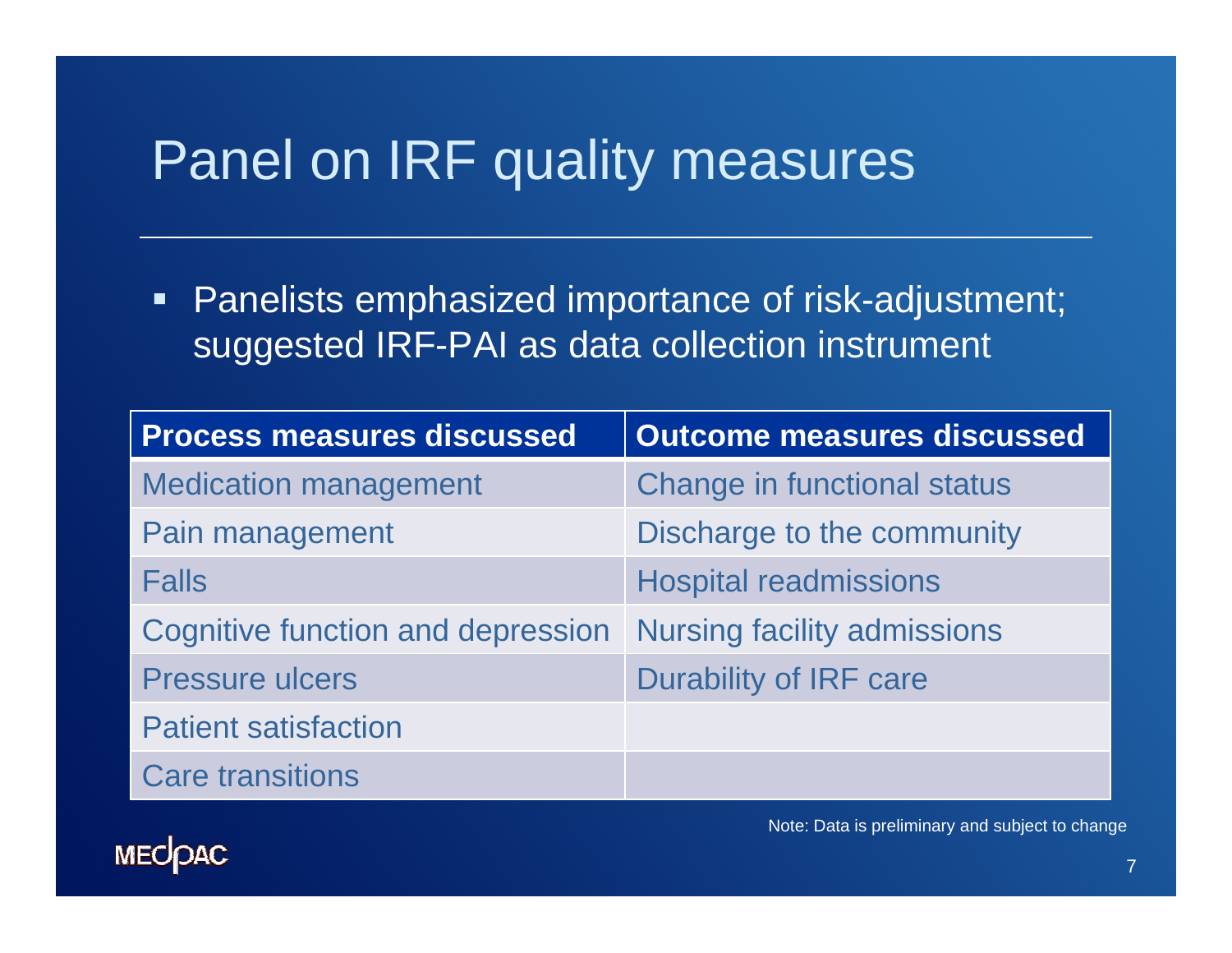## Access to capital appears adequate

• Hospital-based units

**EXTE: Access capital through their parent institutions** 

**- Two major freestanding IRF chains • Positive revenue growth** 

**Able to fund acquisitions and refinance debt** 



Note: Data is preliminary and subject to change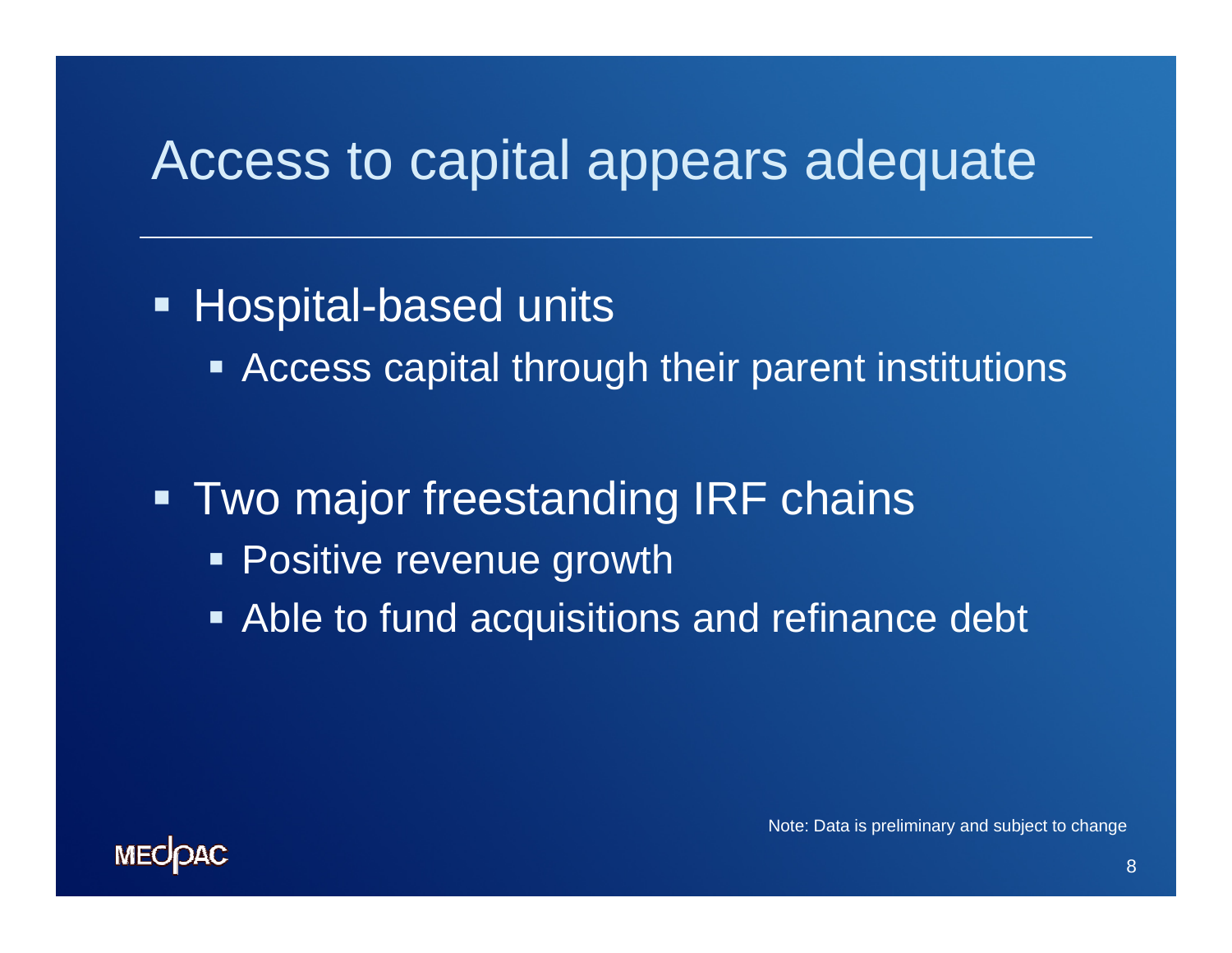# IRF cost growth adjusted for casemix and wages

Growth in cost per case adjusted for case-mix and wage index



\* In 2007, freestanding IRFs' adjusted cost per case grew by 0.05%

Note: Figures preliminary and subject to change



Source: MedPAC analysis of Medicare claims data and hospital cost reports from CMS